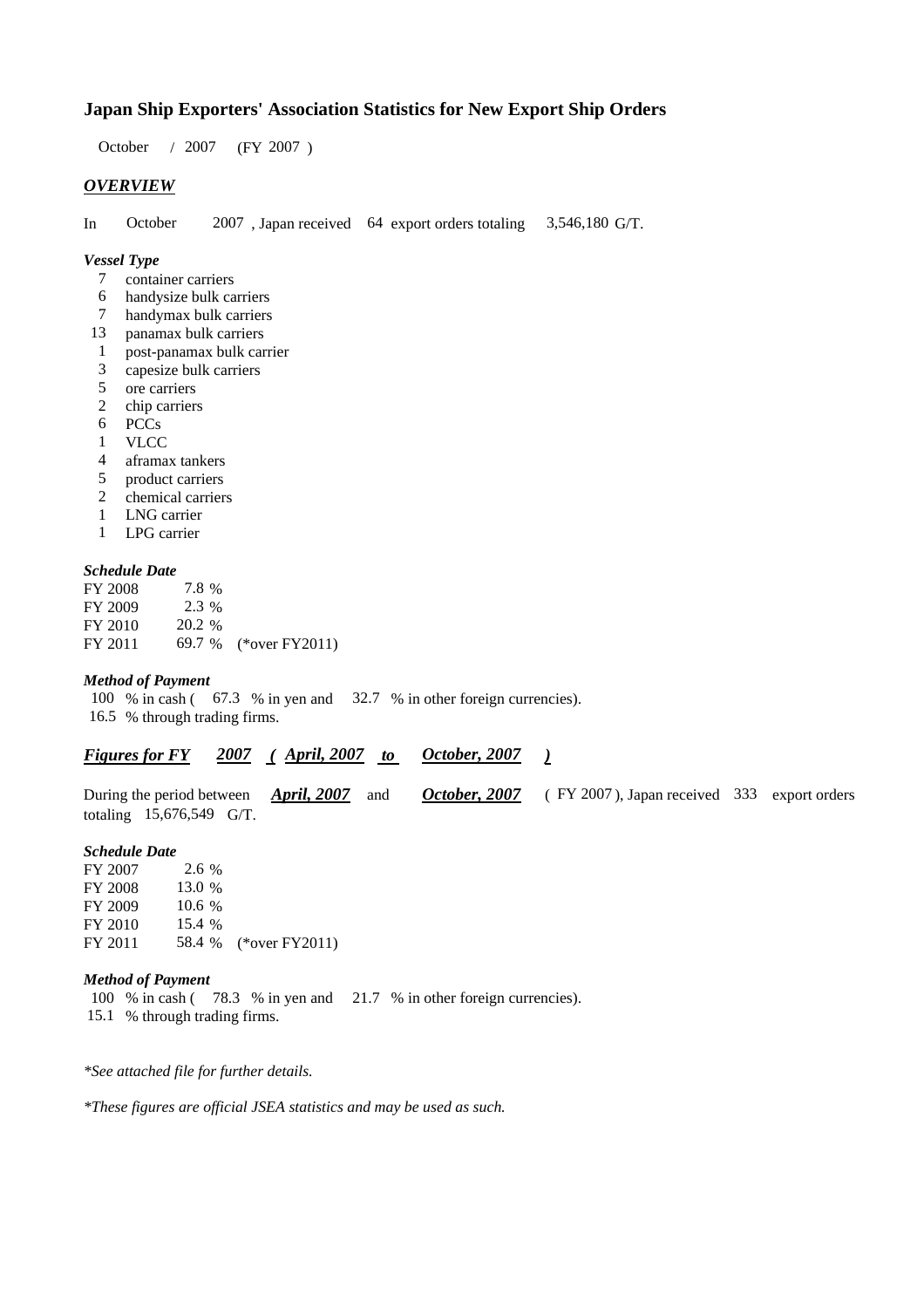## Based on Fiscal Year

No. G/T No. G/T No. G/T No. G/T No. G/T No. G/T No. G/T No. G/TGeneral Cargos | 33| 1,252,290|| 2| 30,550| 6| 342,600| 4| 94,500| 1| 72,000| 7| 560,000| 20| 1,099,650|| 26| 1,283,800 Bulk Carriers 331 15,399,270 88 3,612,240 48 2,729,830 59 2,211,390 35 1,859,910 43 2,236,480 273 12,649,850 332 15,267,410 Tankers | 112| 5,462,249|| 13| 897,399| 5| 26,750| 4| 177,400| 4| 75,800| 14| 749,700| 40| 1,927,049|| 53| 2,472,749 Combined Carriers 0 0 0 0 0 0 0 0 0 0 0 0 0 0 0 0Others 0 0 0 0 0 0 0 0 0 0 0 0 0 0 0 0 $\mathbf{0}$ Total 476 22,113,809 103 4,540,189 59 3,099,180 67 2,483,290 40 2,007,710 64 3,546,180 333 15,676,549 411 19,023,959  $\boxed{\text{FY 2007 / FY2006 } (\%) }$  \* 117.9 109.6 237.7 236.8 354.2 191.9 109.9 \*\* 112.2 In CGT | | 10,521,499| | 2,073,908| | 1,300,132| | 1,173,667| | 830,894| | 1,612,241| | 6,990,842|| | 8,542,063 August 2007 Description Apr 06 to Mar 07 Apr 07 to Jun 07 July 2007 August 2007 September 2007 October 2007 Apr 07 to Oct 07 Jan 07 to Oct 07

*Figures for shipbuilding orders of 500 G/T and over for export as steel vessels placed with JSEA members are covered.*

\*FY 2006/FY2005

\*\*Calendar Year 2007

JSEA (November 2007)

# New Export Orders Placed in October 2007 (FY 2007)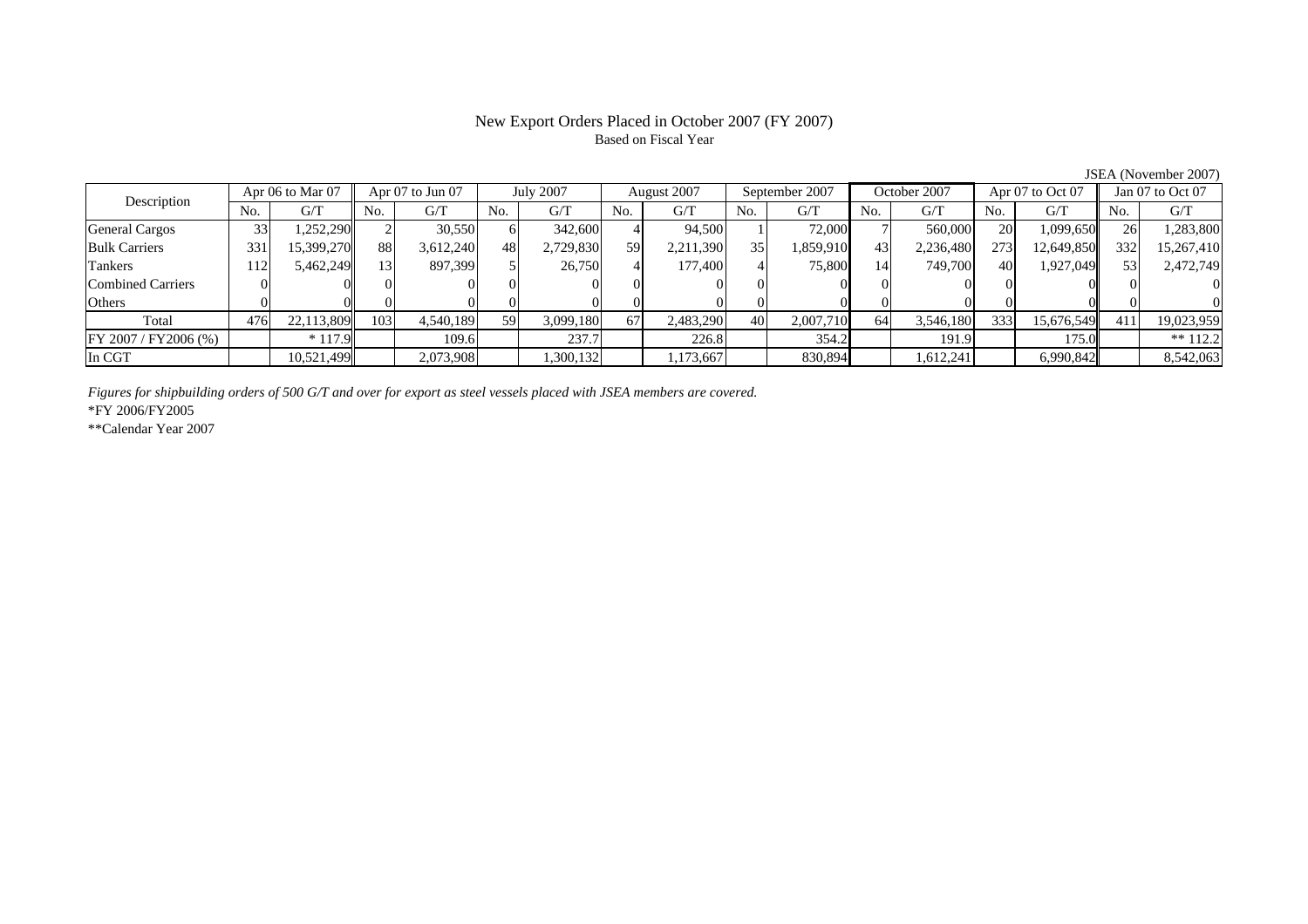## Based on Fiscal Year

No. I G/T II No. I G/T II No. I G/T II No. I G/T G/T II No. I G/T II No. I G/T II No. I G/T II No. I G/T II No  $G/T$ General Cargos 26 | 1,068,981 || 11 | 574,330 | 2 | 40,696 | 4 | 142,937 | 3 | 187,870 | 5 | 199,480 | 25 | 1,145,313 || 35 | Bulk Carriers 220 10,156,642 45 1,867,166 23 1,114,436 15 506,643 12 499,486 16 626,696 111 4,614,427 171 7,492,684 Tankers | 73| 4,735,786|| 16| 813,507| 11| 609,890| 5| 136,957| 5| 380,290| 10| 505,488| 47| 2,446,132|| 69| 3,749,699 Combined Carriers 0 0 0 0 0 0 0 0 0 0 0 0 0 0 0 0Others | 0 | 0 | 0 | 0 | 0 | 0 | 0 | 0 | 0 | 0 | 0 | 0 Total 319 15,961,409 72 3,255,003 36 1,765,022 24 786,537 20 1,067,646 31 1,331,664 183 8,205,872 275 12,730,057 FY 2007 / FY2006 (%) \* 105.8 90.7 127.6 61.9 70.4 93.4 89.3 \*\* 89.8 In CGT | | 7,421,886|| | 1,604,154 | | 815,742 | | 438,162 | | 472,452 | | 697,148 | | 4,027,658 | | 6,028,230 July 2007 August 2007 Description Apr 06 to Mar 07 | Apr 07 to Jun 07 | July 2007 | August 2007 | September 2007 | October 2007 | Apr 07 to Oct 07 || Jan 07 to Oct 07

*Deliveries of new shipbuilding orders of 500 G/T and over for export as steel vessels placed with JSEA members are covered.*

\*FY 2006/FY2005

\*\*Calendar Year 2007

JSEA (November 2007)

# Export Ships Delivered in October 2007 (FY 2007)